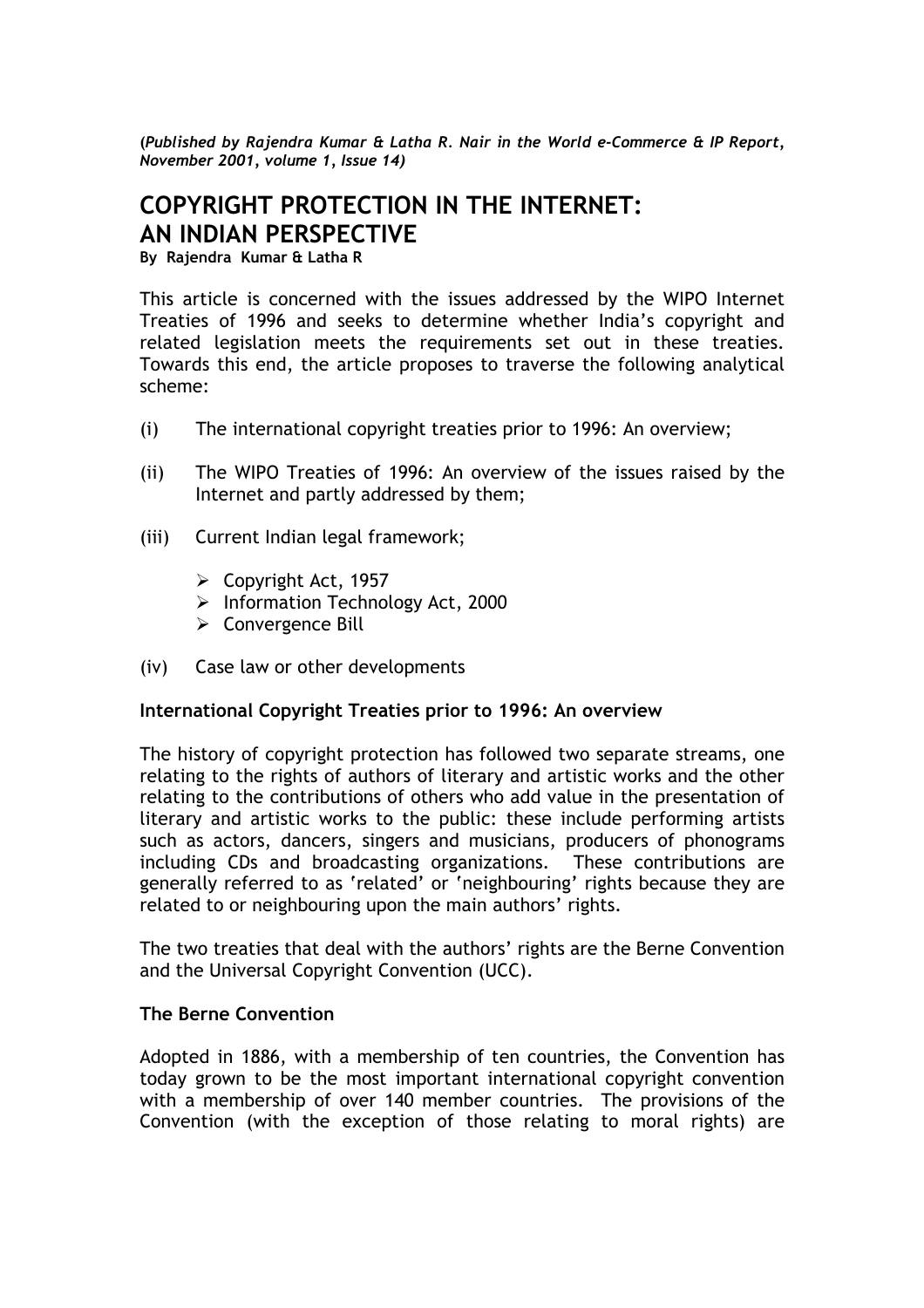mandated to be applicable to all WTO members whether signatories to the Berne Convention or not.

The Convention has evolved through a number of revisions at Berlin (1908), Rome (1928), Brussels (1948), Stockholm (1967) and Paris (1971). The Paris revision is the text, which is now in force. Under the Convention, copyright protection covers all "literary and artistic works", a term which is defined to encompass diverse forms of creativity such as books, pamphlets and other writings; lectures, addresses, sermons and other works of the same nature; dramatic or dramatico-musical works; cinematographic works, works of the fine arts including drawings and paintings and photographs.

The two fundamental principles on which the Convention is based are:

- (i) National treatment: An author in a member country can claim in another member country (apart from the country of origin of the work the same protection as the country of claim gives to its own nationals). For instance, an Indian author can claim in the UK the same protection as UK gives to its own nationals.
- (ii) Convention rights: The Convention provides certain specific rights to authors concerning reproduction, public performance, broadcasting etc., and these rights can be claimed whether or not the country of claim gives these rights to its own nationals.

The Convention requires unanimity of votes cast at a Revision Conference for any substantive amendments.

## **Universal Copyright Convention (UCC)**

The UCC was adopted in 1952 and revised at Paris in 1971. The main inspiration for the adoption of the UCC was the desire to meet the particular features of US Copyright law, which required formalities such as deposit, registration and notice as conditions precedent for protection, and to establish a lower common standard of protection acceptable to the developing countries. The Convention seeks to meet these obstacles by requiring that these formalities shall be regarded as fulfilled, as far as works originating in other countries are concerned, if all legitimately published copies of the work bear the "copyright notice" i.e., the symbol '© ', the name of the copyright proprietor and the year of first publication.

Since the level of protection required by UCC is lower than that required by the TRIPS Agreement, it is unlikely to be relevant to the future course of international copyright law and its importance in the development of world copyright primarily lies in building a bridge between the United States, Russia and other developing countries on the one hand and those of the developed world on the other.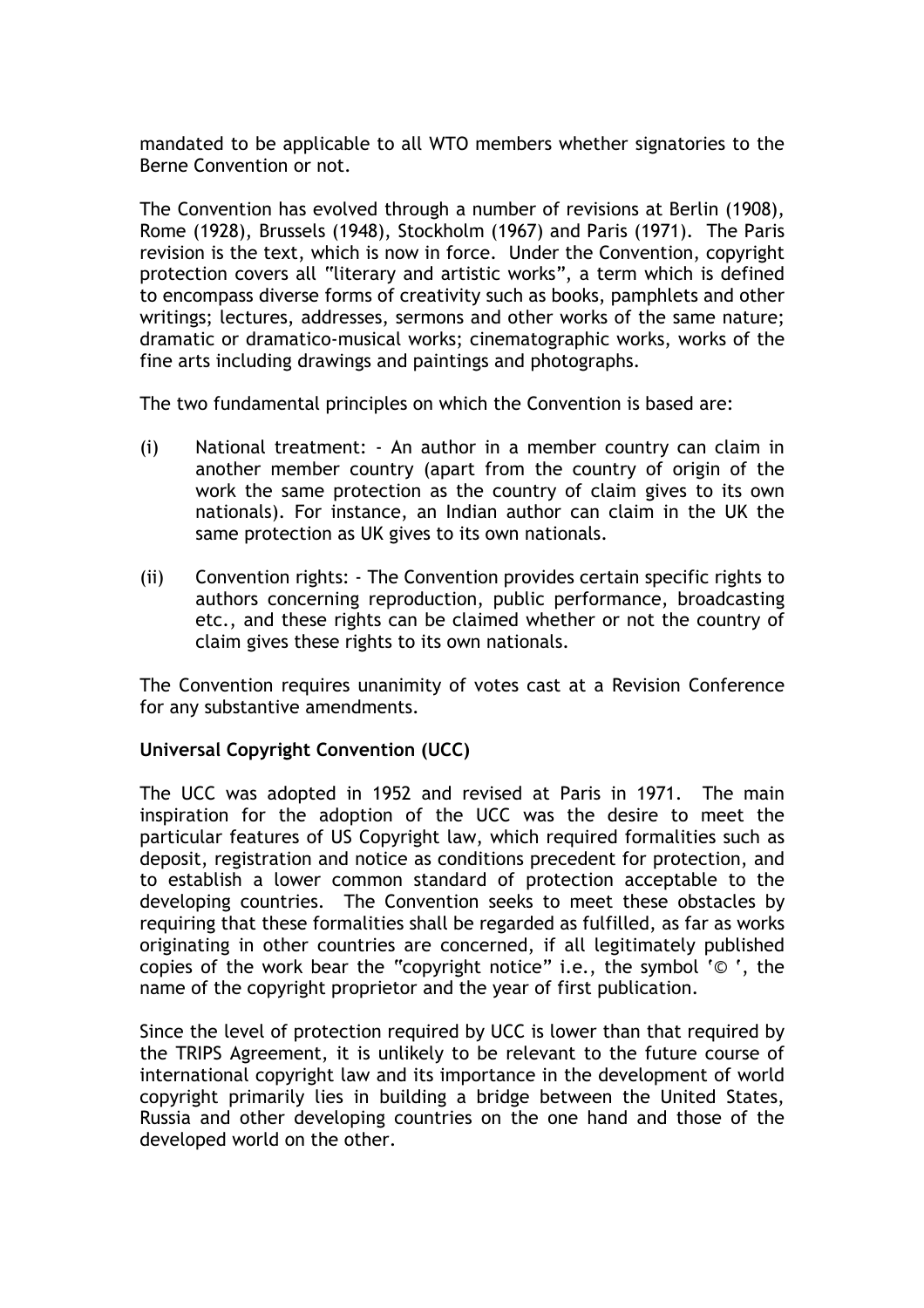## **The Rome Convention 1961**

The Rome Convention was adopted on October 26, 1961 and it set an international standard for related rights belonging to performers, phonogram producers and broadcasters. Currently, there are 67 members of the Convention. India is not a member.

## **The Phonograms Convention 1971**

The Rome Convention deals with the rights of performers, phonogram producers and broadcasters. Unfortunately, the ratification of the Convention requires a complex legislative framework, accommodating the rights of the three interested beneficiaries and their interrelationships. In the meantime, in view of the growing menace of record piracy which assumed serious proportions for the growth of the record industry, it was felt that, given the inherent difficulties of ratification of the Rome Convention, there was a need for adoption of a special convention to combat the menace with simpler rules of ratification.

The Convention was adopted in October 1971 and it covers the right of phonogram producers only. Currently there are around 63 members of the Convention.

#### **The WIPO Treaties of 1996: An overview of the issues raised by the Internet and partly addressed by them.**

Since the ratification of the pre-1996 treaties, digital technology, satellite broadcasting and communication through the Internet have enabled the transmission and use of copyright protected materials in digital forms over interactive networks and thereby disrupted the traditional markets for the sale of physical copies of such works. Since the Internet allows one to make an unlimited number of copies, virtually, instantaneously without any perceptible degradation in quality, this poses a serious challenge to the traditional copyright concepts and the manner in which these have been exploited in the analog world.

Taking cognizance of the above challenges to traditional concepts, two new treaties were adopted in December 1996:

- The WIPO Copyright Treaty (WCT);
- The WIPO Performances and Phonograms Treaty (WPPT).

The aforesaid treaties have recognized the tremendous impact of the development and convergence of information and communication technologies on authors of copyright and related rights as well as the subject matter of these rights. The treaties attempt to provide an internationally acceptable framework for resolution of the issues raised by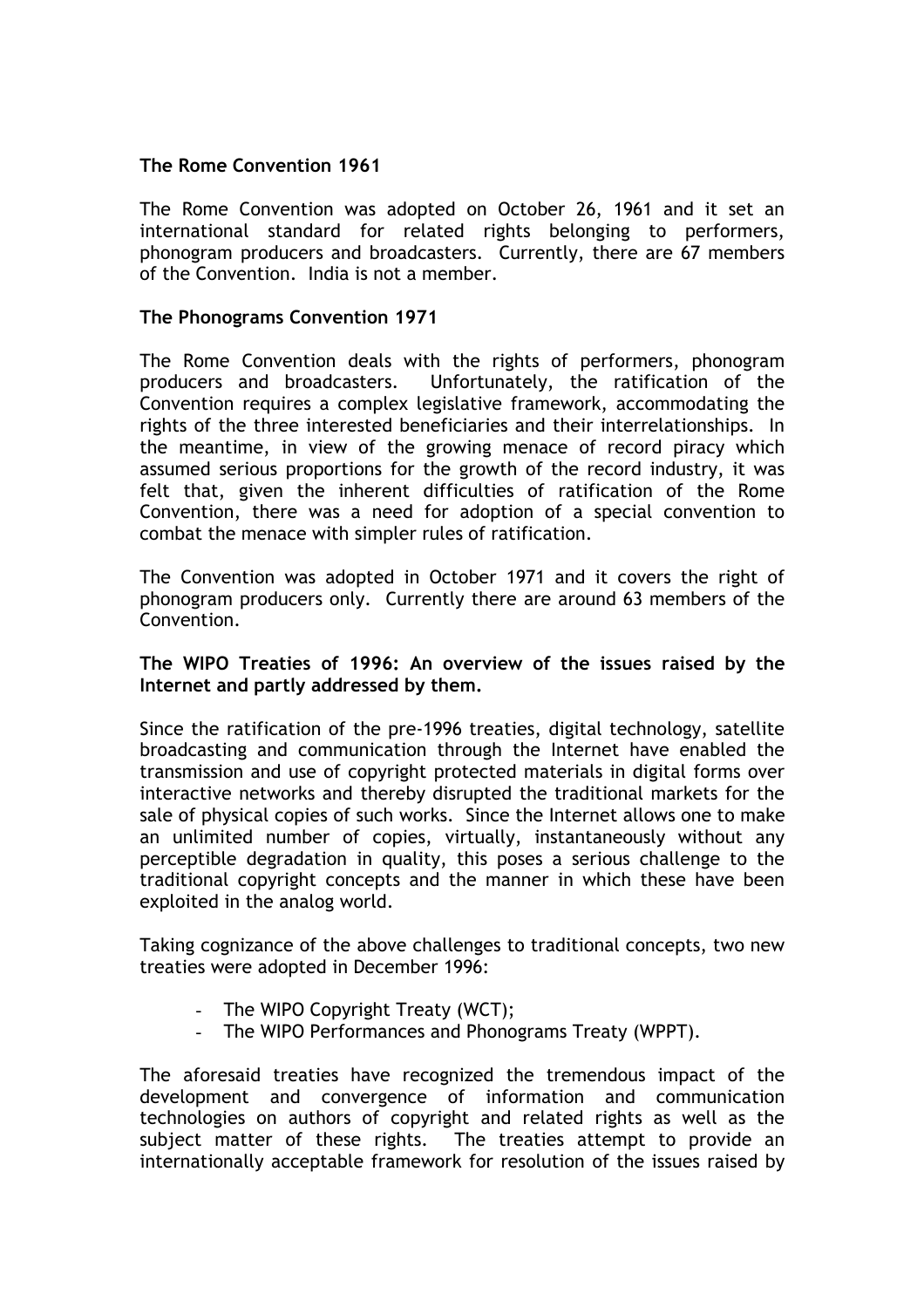such technological developments and, sometimes, these treaties are referred to as 'the Internet Treaties'.

In the digital environment in which e-commerce is conducted, the most fundamental issues raised for the fields of copyright and related rights and partly addressed by the WIPO Treaties would be as follows:

(i) Software/ computer programs: - The software running a transaction system needs protection. Such protection may be either as a literary work under copyright law or as a separate right under a *sui generis* legislation.

(ii) Compilations of data and other material: - The information or content on a computer system / network or a web site or server may, by reason of its selection or arrangement, constitute an original creation and needs protection as such. Such protection may be available as a literary work under copyright law.

(iii) Reproduction right: The reproduction right must fully apply in the digital environment, in particular to the use of works in digital forms and must include the storage of a protected work in digital form in an electronic form.

(iv) Communication to the public: This right must apply to the digital environment and must include on-demand availability right whereby, for example, placing a work on an internet web site so that it is available for access by the public is deemed to be part of the general right of communication to the public.

(v) Right of rental: Since computer programs, sound recordings and cinematograph works which form a substantial subject matter of ecommerce, it would be essential to extend the right of rental currently available to physical copies thereof to their electronic forms.

(vi) Issues of licensing and enforcement: For electronic commerce to develop to its full potential, workable systems of on-line licensing must evolve, in which consumers can have confidence. Generally, most online transactions proceed on the basis where the subject matter of the transaction is licensed or sold subject to the terms and conditions displayed on-line and accepted through one click of the "I accept" button. This mode of commerce may be contrary to the traditional principles of copyright licensing / assignment which require a valid contract to be in writing and signed by the respective parties.

(viii) Issues of fair use: In addition to the existing exceptions, the digital environment calls for newer exceptions. One important exception would relate to entities that provide internet access or online services or when technical copies are made 'while browsing a web site'. By definition, when a work is transmitted from one point to another or made available for the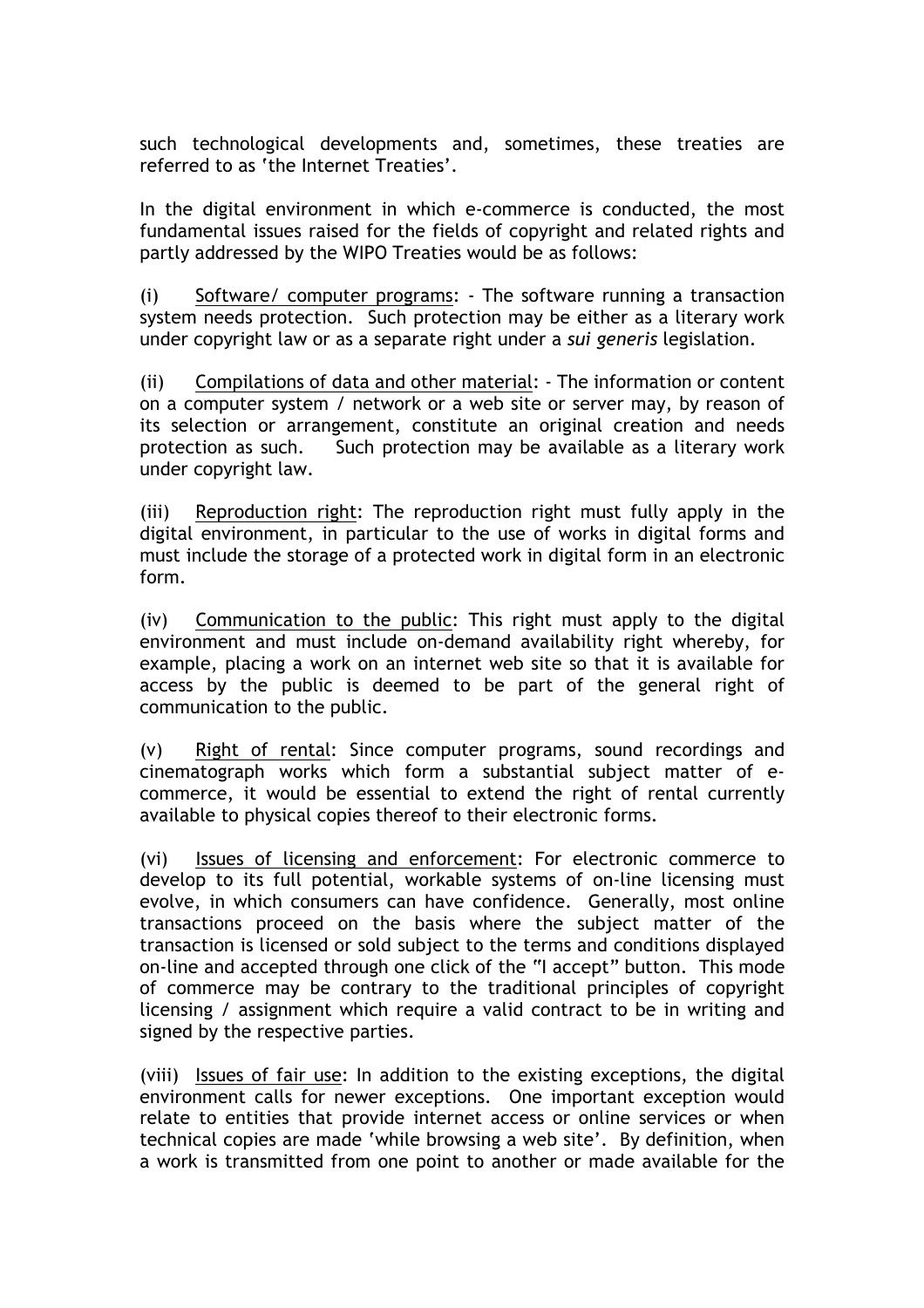public to access, numerous parties are involved in that transmission. When such service providers participate in transmitting or making available materials provided by another which infringe copyright or related rights, are they liable for the infringement? Such liability could arise in one of two ways: if the service provider itself is found to have engaged in unauthorized acts of reproduction or communication to the public or if it is held responsible for contributing to or making possible the act of infringement by another (e.g., the Napster case). Further, the activities of on-line intermediaries raise issues of copyright infringement in the following contexts:

- ¾ **Caching activity**, which generally refers to copying to local servers, frequently requested materials that reside on remote servers. These remote servers might otherwise receive more requests for their contents than they could handle, and transmission networks would be overloaded making the information difficult to access.
- ¾ **Hosting activity,** which refers to an on-line intermediary's provision of storage space on web servers to third party users for content such as a web page, which may incorporate many kinds of materials (software, text, graphics, sound). The provision of server space may also be made to such groups as news groups, chat rooms, usenets, bulletin board services etc. The liability of such on-line intermediary may arise in a situation where the content posted on web servers is infringing or violative of copyright or constitutes defamatory material.
- ¾ **Search engine facility**, which refers to an on-line intermediary's service of providing an information location tool to users of the internet to locate and display a list of links to web sites where the requested information is located. Issues of copyright infringement may arise through the use of certain types of linking techniques including simple linking, deep linking, framing etc.

(ix) Issues of jurisdiction: E-commerce in the context of copyright and related rights raises important issues of private international law. The digital environment has dissolved national boundaries and placed the traditionally understood territoriality of copyright protection under considerable strain. Online availability, whether authorized or otherwise, of copyrighted materials, and their unauthorized use through various means of access such as linking, framing, posting on bulletin boards etc. pose serious issues of jurisdiction for purposes of enforcement involving the copyright owner, the infringer and in many cases the Internet service provider. In such situations, the situs of publication over digital networks may call for a clear choice to be made between multiple jurisdictions such as the place from where the work is posted on the net or the place where the web site server is located or where the user downloads the work.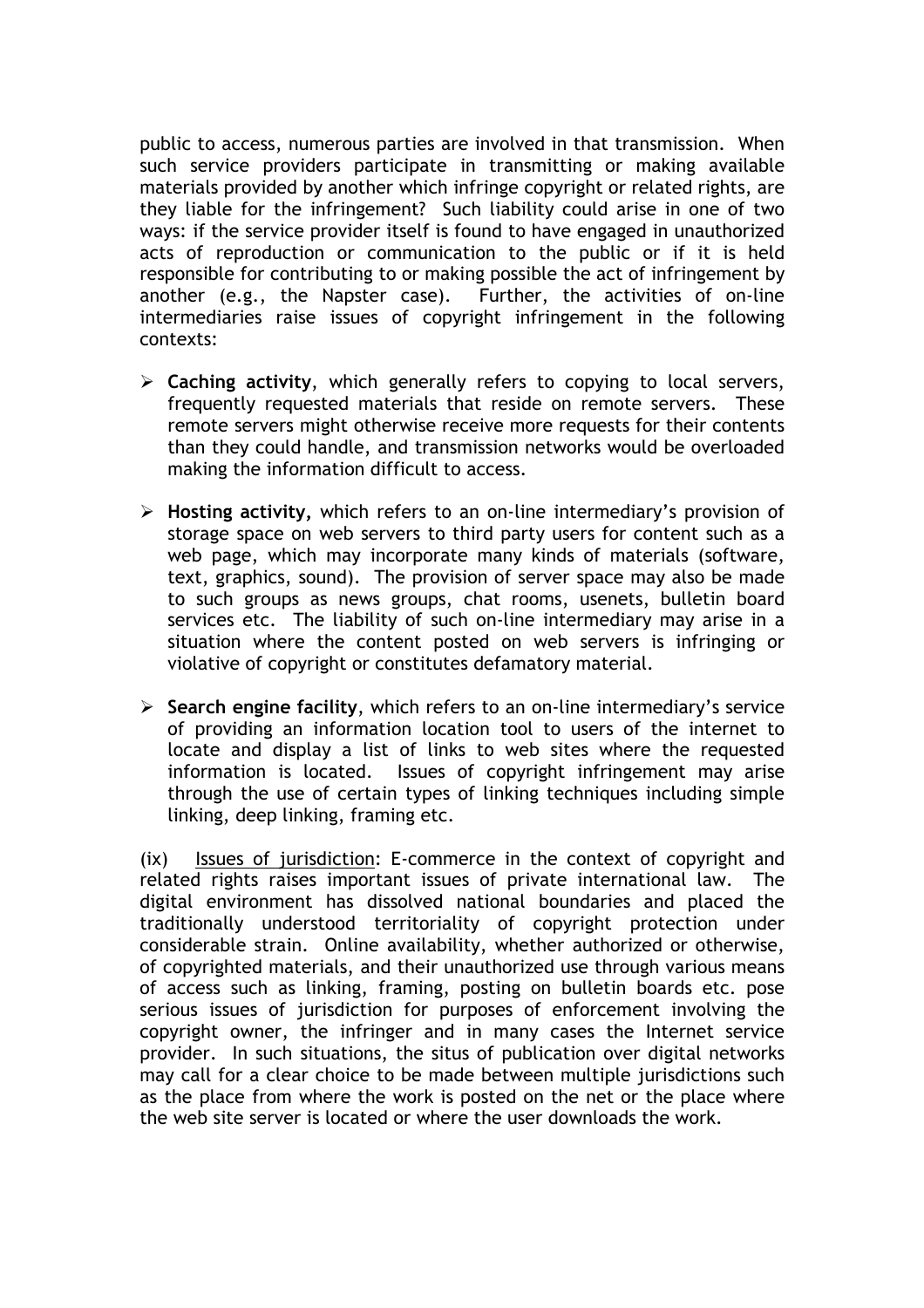#### **Current Indian legal framework**

#### **The Copyright Act, 1957**

Under the Copyright Act (hereinafter, 'the Act'), copyright exists in the following classes of work:

- $\triangleright$  Original literary, dramatic, musical and artistic works
- $\triangleright$  Cinematograph films; and
- $\triangleright$  Sound recordings

Related rights:

- $\triangleright$  Rights of broadcasting organizations
- ¾ Rights of performers: The expression 'performer' is defined to include an actor, singer, musician, dancer, acrobat, juggler, conjurer, snake charmer, a person delivering a lecture or any other person who makes a performance.

From the above, it is clear that the rights in sound recordings and cinematograph films, which have traditionally been understood as part of related rights, are classified as 'copyrights'.

(i) Literary work and compilations of data – The definition of "literary work" under the Act includes computer programs, tables and compilations including computer databases.

Computer program is defined to mean "a set of instructions expressed in words, codes, schemes or in any other form, including a machine readable medium, capable of causing a computer to perform a particular task or achieve a particular result".

The above definition would include computer program in source or object code.

(ii) Reproduction right – The right of reproduction under the Act is broadly defined to include any material form including the storing of it in any medium by any means.

(iii) Communication to the public – This is defined to mean "making any work available for being seen or heard or otherwise enjoyed by the public directly or by any means of display or diffusion other than by issuing copies of such works regardless of whether any member of the public actually sees, hears or otherwise enjoys the work so made available".

There is an explanation appended to the definition and it is to the following effect: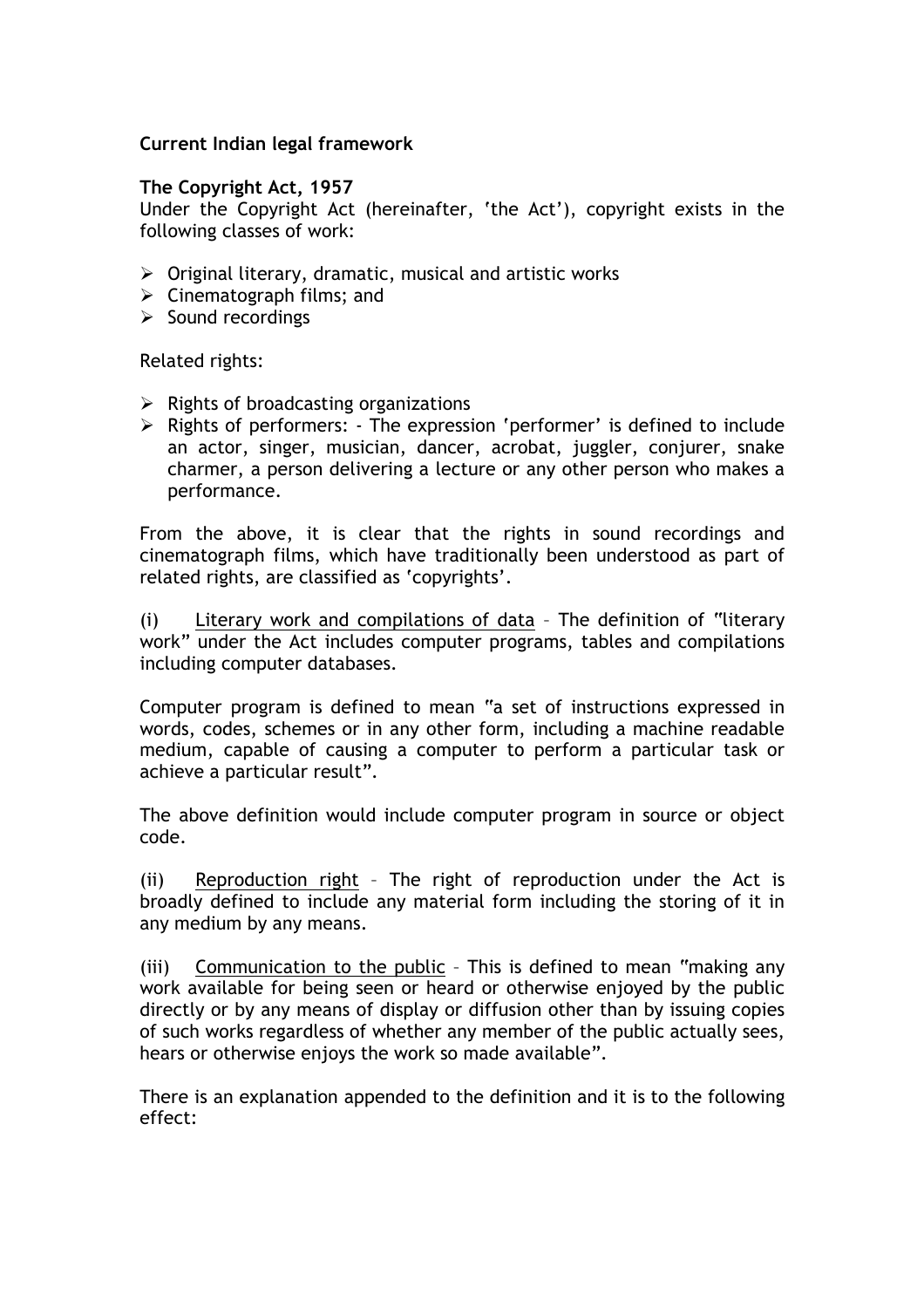"For the purposes of this clause, communication through satellite or cable or any other means of simultaneous communication to more than one house hold or place of residence including residential rooms of any hotel or hostel shall be deemed to be communication to the public".

The above provision would cover the making available right and is applicable to all descriptions of copyright and related rights under the Act.

(iv) Right of rental – The owners of copyright in computer programs, cinematograph works and sound recordings enjoy the right to give a work on hire. In particular, in the case of a computer program, the right to give on commercial rental is subject to a proviso which excludes computer programs where the program itself is not the essential object of the rental.

(v) Licensing and assignment of copyright: Under the Copyright Act, a valid license or assignment of copyright and related rights must be in writing and signed by the respective parties or their duly authorised agents. In view of the legal recognition accorded to electronic records under the IT Act, 2000 (as discussed below), an online license/ assignment document would be valid provided it is affixed with digital signatures of the respective parties.

Exemptions from Copyright protection

- A. In addition to the traditional fair use exceptions by way of private use, criticism or review applicable to a literary, dramatic, musical or artistic work (not being a computer program), the Copyright Act permits a lawful possessor of a copy of a computer program to make a copy or adaptation of such computer program:
	- (i) in order to utilize the computer program for the purpose for which it was supplied: or
	- (ii) to make back-up copies purely as a temporary protection against loss, destruction or damage in order only to utilize the computer program for the purpose for which it was supplied.
- B. The Copyright Act does not address the following:
	- $\triangleright$  The activities and liabilities of online intermediaries in so far as these raise issues of copyright infringement;
	- ¾ Obligations concerning technological measures and rights management information

## **The Information Technology Act, 2000**

The Information Technology Act, 2000 ("the IT Act" for brevity) has been enacted essentially to grant legal recognition to e-commerce. This Act does not directly address any IPR issues but there are provisions therein which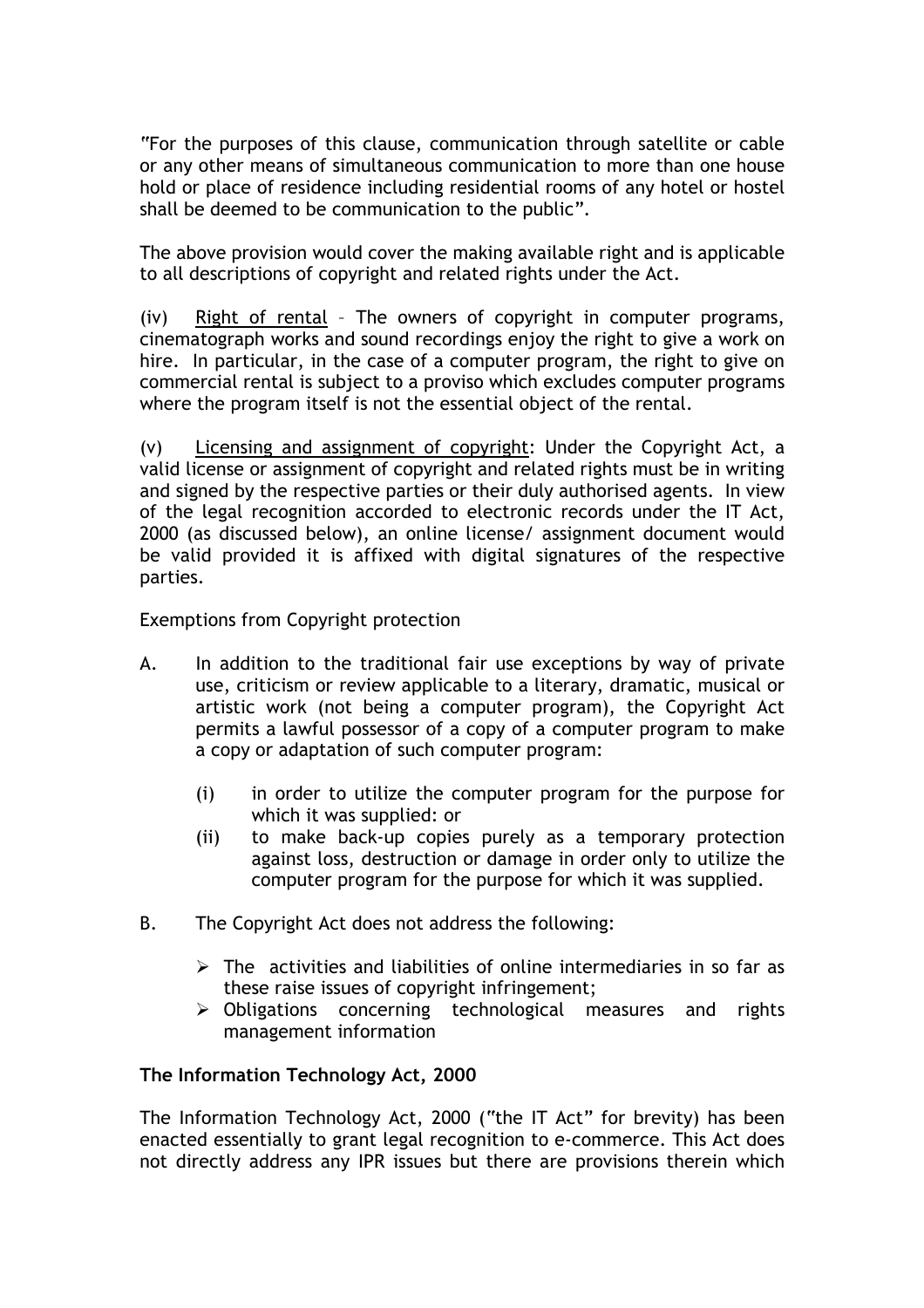would have impact on the IPR scenario in e-commerce environment. A brief description of the IT Act follows.

- A. Objectives of the IT Act
- $\triangleright$  to grant legal recognition for transactions carried out by means of electronic data interchange and other means of electronic communication commonly referred to as "electronic commerce / ecommerce" in place of paper based methods of communication;
- $\triangleright$  to give legal recognition to digital signatures for authentication of any information or matter which requires authentication under any law;
- $\triangleright$  to facilitate electronic filing of documents with Government departments;
- $\triangleright$  to facilitate electronic storage of data;
- $\triangleright$  to facilitate and give legal sanction to electronic fund transfer between banks and financial institutions; and
- $\triangleright$  to give legal recognition for keeping books of account by Bankers in electronic form.
- B. Areas not addressed by the IT Act

The IT Act is not a comprehensive code covering all possible aspects of ecommerce or the Internet related issues. For example, the Act does not address the following:

- $\triangleright$  Protection for domain names
- $\triangleright$  Infringement of copyright or other intellectual property rights
- $\triangleright$  Privacy related issues
- $\triangleright$  Protection of consumers from false and untrue advertisements and consumer disputes arising therefrom
- ¾ Jurisdiction aspect of e-commerce contract (vis-à-vis jurisdiction of courts and tax authorities)

C. Provisions in the IT Act which have some consequences for copyright / related rights

- $\triangleright$  Under the IT Act, it would be a criminal offence to tamper with computer source documents, hacking with a computer system and publishing of obscene information in electronic form.
- $\triangleright$  The IT Act excludes service providers from liability for any third party information or data made available by him if he proves that the offence was committed without his knowledge or that he exercised all due diligence to prevent the commission of such offence.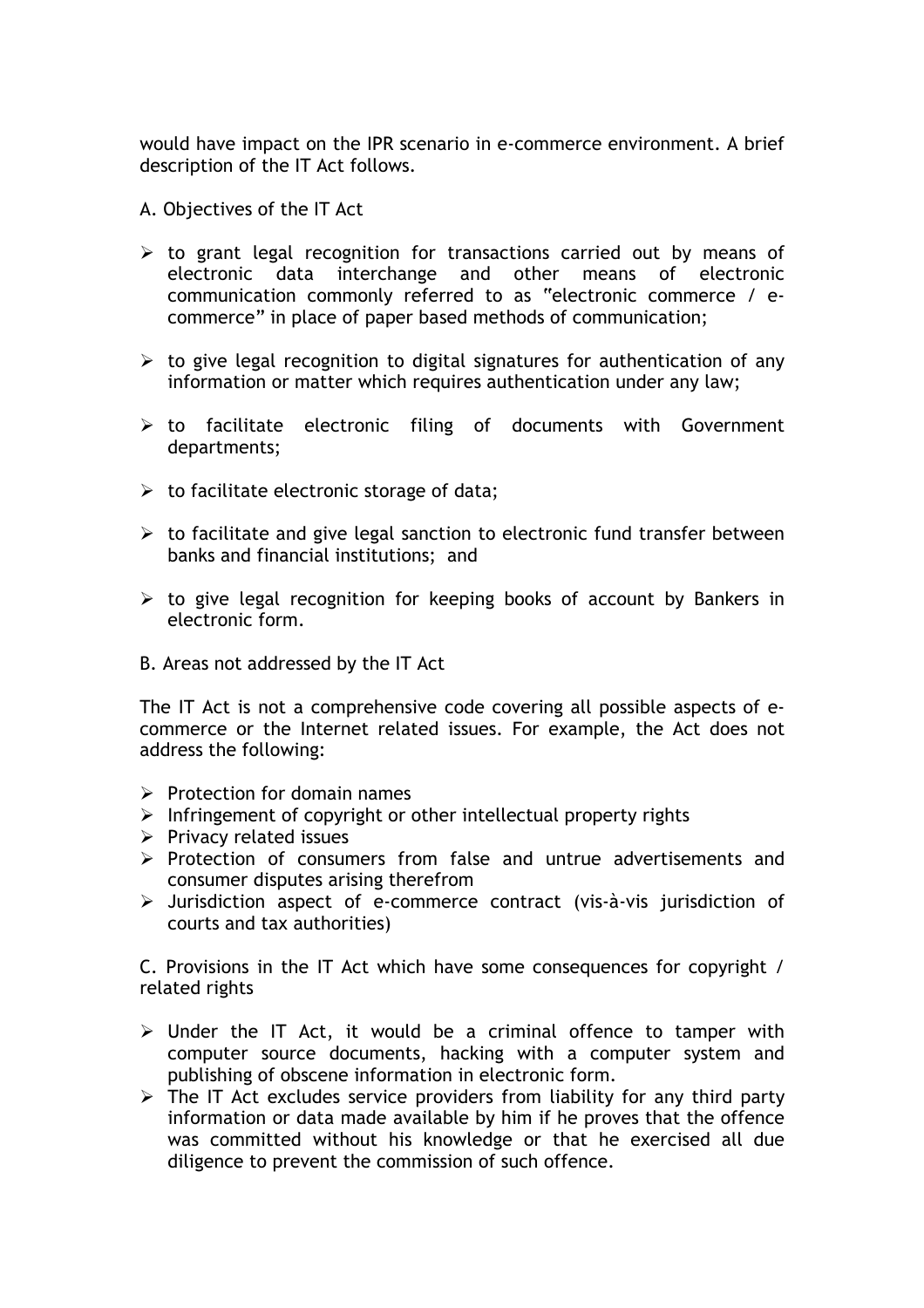$\triangleright$  However, the Act is silent about issues concerning caching, linking, framing and search engines.

## **The Communications Convergence Bill, 2000**

Currently, there is the Communications Convergence Bill, 2000 pending before the Indian Parliament which seeks to promote, facilitate and develop in an orderly manner the carriage and content of communications (including broadcasting, telecommunications and multimedia) and for the establishment of a regulatory framework to control and carriage and broadcast of all forms of communication. This Bill also does not directly address issues related to copyright or other IPRs or privacy but its provisions would have a significant impact on distribution of copyrighted material. The focus of the Bill appears to be control of radio frequency spectrum and licensing of users of the radio frequencies.

#### **Case law and other developments**

The Indian jurisprudence in the area of Internet related offences is still in its nascent stage and there is not much case law on the subject. However, there are encouraging trends in judicial thinking in India which have sought to interpret and apply the existing provisions of procedural and substantive law in a flexible and pro-active manner to meet the challenges posed by the Internet. The following case is noteworthy:

## *Himalaya Drug Company v. Sumit* (Suit No. 1719 of 2000)

The plaintiff in this action was an Indian company carrying on business in the field of manufacturing and marketing herbal medicinal products. In connection with its business, the plaintiff had compiled a herbal database which was posted on its web site. An Italian infringer illegally copied the herbal database and posted the same on its own web site hosted by a US server. The Indian company sued the Italian infringer through its us server/ ISP, claiming:

- That the herbal database compiled by it was an original literary work under the Indian Copyright Act;
- That the Italian infringer had unauthorisedly copied the original database and thereby violated the Plaintiff's rights of distribution and communication to the public;
- That the infringing copies of the defendant's web site were accessible to Internet users in Delhi; and
- That the High Court of Delhi had the jurisdiction to entertain and try the suit in exercise of its personal jurisdiction over the overseas defendant.

Pursuant to the action, the High Court of Delhi granted an exparte injunction against the defendant restraining it from reproducing the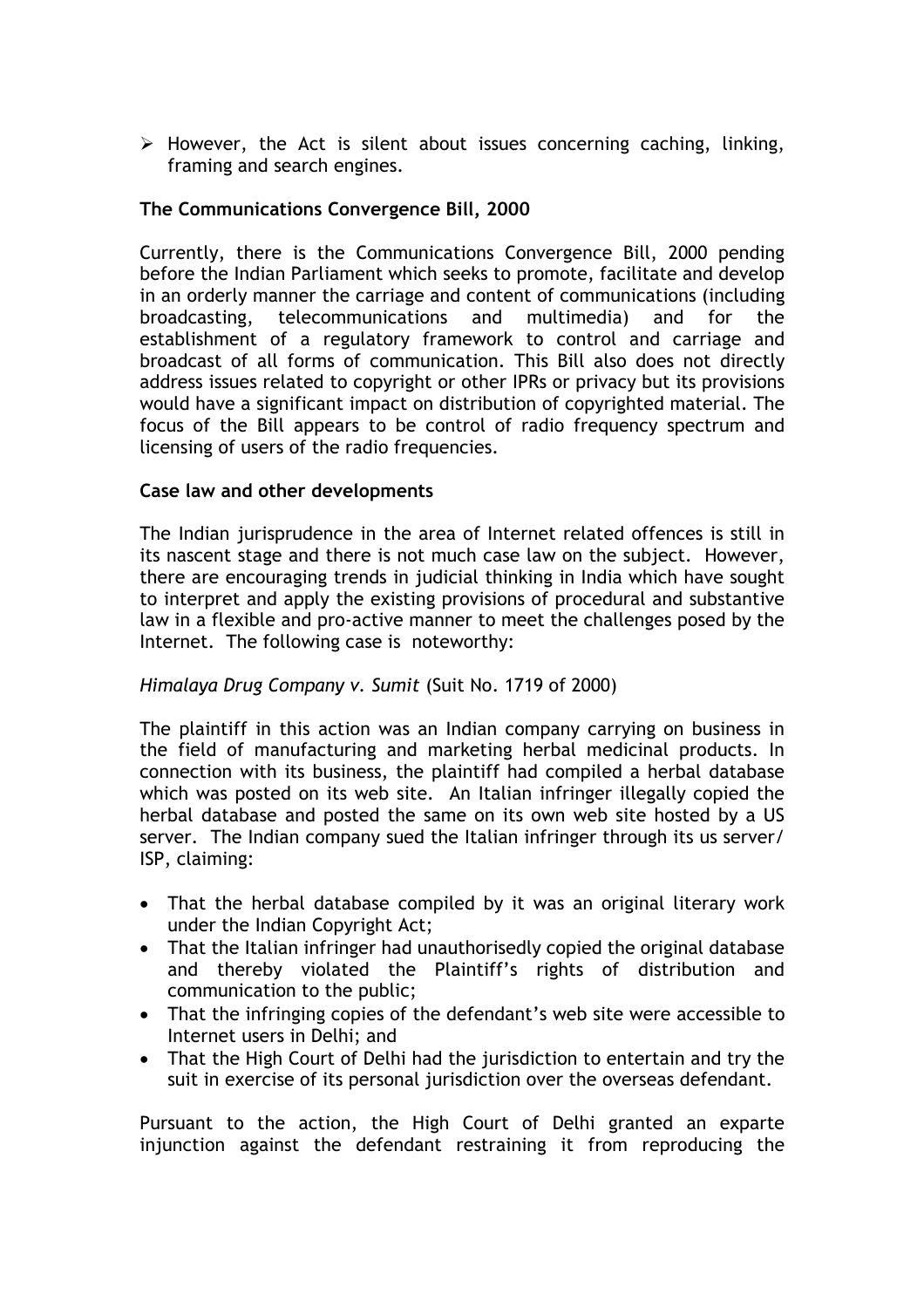Plaintiff's copyright in its herbal database. Thereafter, the plaintiff served a copy of the order on the US based ISP and requested it to deny access to or disable the infringing web site in accordance with the Digital Millenium Copyright Act which contains notice and take down provisions on fulfillment of certain conditions. Upon receiving the notice, the US ISP/ server removed the impugned web site.

The proactive and imaginative approach of the Indian courts in interpreting and deciding Internet related issues is further exemplified in the context of trademark violations on the Internet. In the trademark context, the Indian courts have applied the traditional principles of passing off action to domain names and restrained the defendants from using the same in any manner.

The first case to deal with this issue was *Yahoo Inc V. Akash Arora* (1999 PTC 201) where the High Court of Delhi restrained the defendant from using the domain name yahooindia.com, as a domain name or otherwise, on the basis that trademark law applies with equal force on the internet. In this case the plaintiff, Yahoo Inc owned the famous Internet domain name *yahoo.com*.

Yet another significant ruling was the *Rediff Communication Ltd. v. Cyberbooth & Anr* (2000 PTC 209) where the defendant, who registered radiff.com as a domain name was injuncted from using the same. The plaintiff's web site being rediff.com, the High Court of Bombay observed that a domain name is more than an Internet address and is entitled to equal protection as a trademark.

The above trend of application of the principles of trademark passing off to domain names has been continued through various orders of ex parte injunction passed by the Indian courts including the High court of Delhi. In one such order, the High Court of Delhi observed that "in matters internet communications having transnational ramifications, the effect of the impugned transaction in India is the decisive factor for determining iurisdiction".

## **Conclusion**

In the recent years, India has come to be known in the international community as an information technology major. Further, India has the largest movie industry in the world. The development and growth of on-line means of transmission of copyrighted works over the Internet has thrown up a plethora of issues of immediate relevance to the Indian business interests and, therefore, there is a compelling need for India to conform to the international framework for resolution of the issues.

There are, however, issues of relevance for which the current legal frame work does not provide any statutory remedies such as the liabilities and activities of intermediaries for copyright infringement, the rights